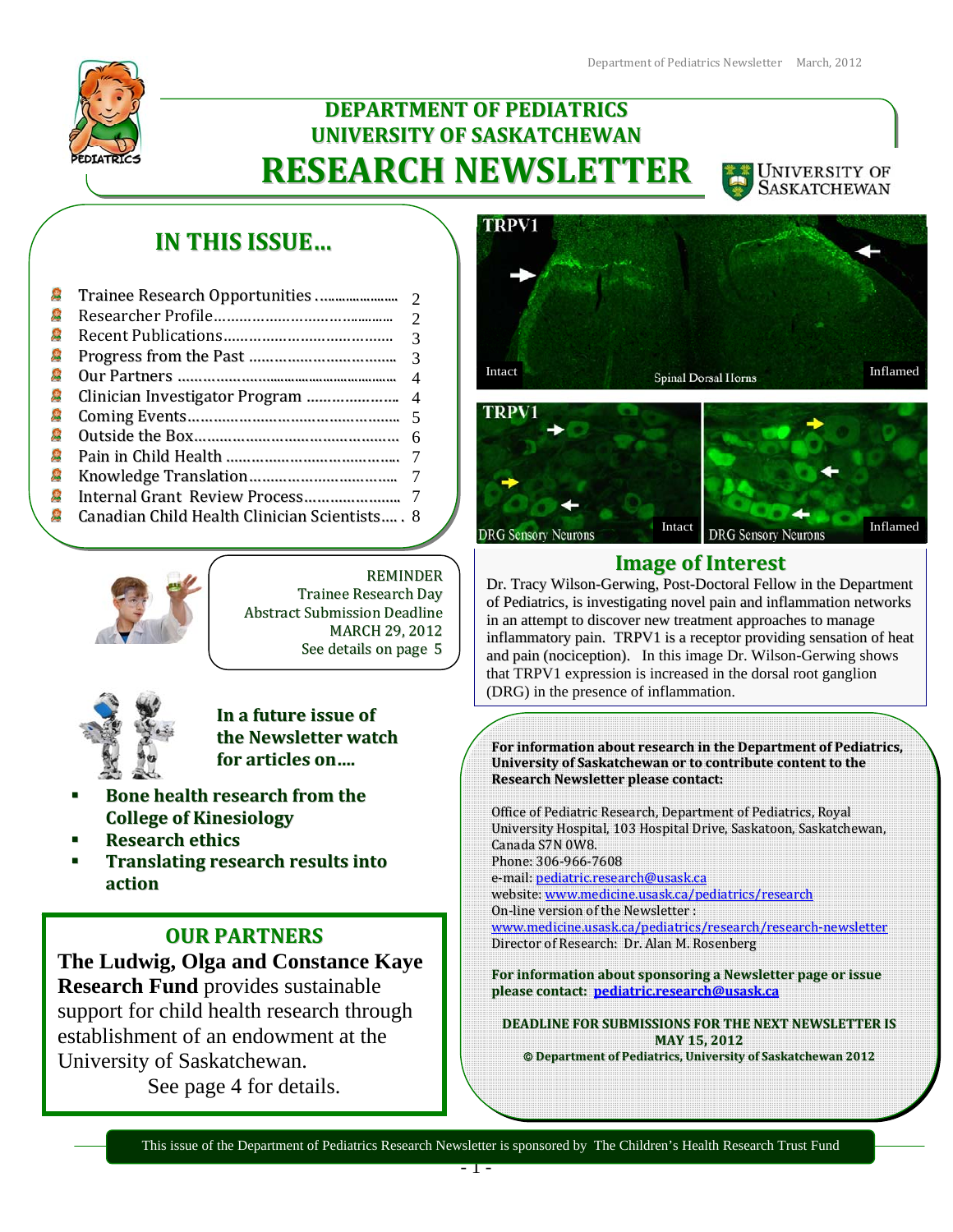## **TRAINEE RESEARCH PROJECT OPPORTUNITIES**



## **FEATURED RESEARCHER: Dr. Darryl Adamko, Pediatric Respirologist**



Dr. Darryl Adamko joined the Department of Pediatrics, Division of Respirology in September 2011. Originally from Saskatoon Dr. Adamko completed his undergraduate degree at the University of

Saskatchewan, following which he attended medical school at the U of S (1989-1993) where he also completed his residency in Pediatrics. He went on to become a Pediatric Pulmonary specialist with a strong bench research background after training in a Pediatric Pulmonary Fellowship at The Johns Hopkins University in Baltimore, Maryland (1997-2001). He was an Associate Professor of Pediatrics Pediatric Pulmonary Medicine and an Adjunct Associate Professor of Medicine at the University of Alberta since 2001.

Dr. Adamko's research focus has been within the field of asthma primarily. He has developed expertise in understanding the mechanisms of virus induced asthma attacks. In addition, he has been studying the mechanisms underlying the development of asthma from infancy. This includes *in vitro* and *in vivo* models in humans and animals. In the last seven years, he also has been the lead on team grants developing a novel way to diagnose and monitor patients with asthma using nuclear magnetic resonance analysis of urine.

Dr. Adamko's work has great potential to improve the care for patients with respiratory diseases. Based on this research, he is first author on a patent and Director for a company called Respirlyte.

Dr. Adamko remains as an Adjunct Professor and a member of the Pulmonary Research Group (PRG) at the University of Alberta. He enjoys teaching medical students and mentoring the two graduate students currently in his lab. He has had funding through the Sick Kids Foundation, CIHR and AllerGen.

He has a growing publication record in peerreviewed articles, book chapters and review articles. Examples of recent publications are listed below:

 *Erik J. Saude, Christopher Skappak, Kim Cook, Shana Regush, Brian H. Rowe, Redwan Moqbel, Brian D. Sykes, and Darryl J. Adamko. Metabolomic profilingp pediatric asthma: The diagnostic utility of urine NMR. J Allergy Clin Immunol. 2011 Mar;127(3):757-64.e1-6. PMID: 21377043* 

 *Ramses Ilarraza, Yingqi Wu, Francis Davoine, Cory Ebeling, and Darryl J. Adamko. Human dendritic cells promote an antiviral immune response when stimulated by CVT-E002. J Pharm Pharmacol. 2011 May;63(5):670-678. doi: 10.1111/j.2042-7158.2011.01257.x. Epub 2011 Apr 4. PMID: 21492169* 

■ *Cory Ebeling, Yinqi Wu, John R. Gordon, PhD, and Darryl J. Adamko. Compound CVT-E002 significantly reduces allergen induced airway inflammation and airway hyperresponsiveness in vivo. In Press, Molecular Nutrition and Food Research* 

Saskatchewan



### **Did you know…**

THE **LUNG ASSOCIATION** The Saskatchewan Division of the Lung Association was instrumental in helping establish Saskatchewan's first pediatric respirology program in 1999. The Association continues to advocate for clinical and research programs to benefit Saskatchewan children with respiratory diseases.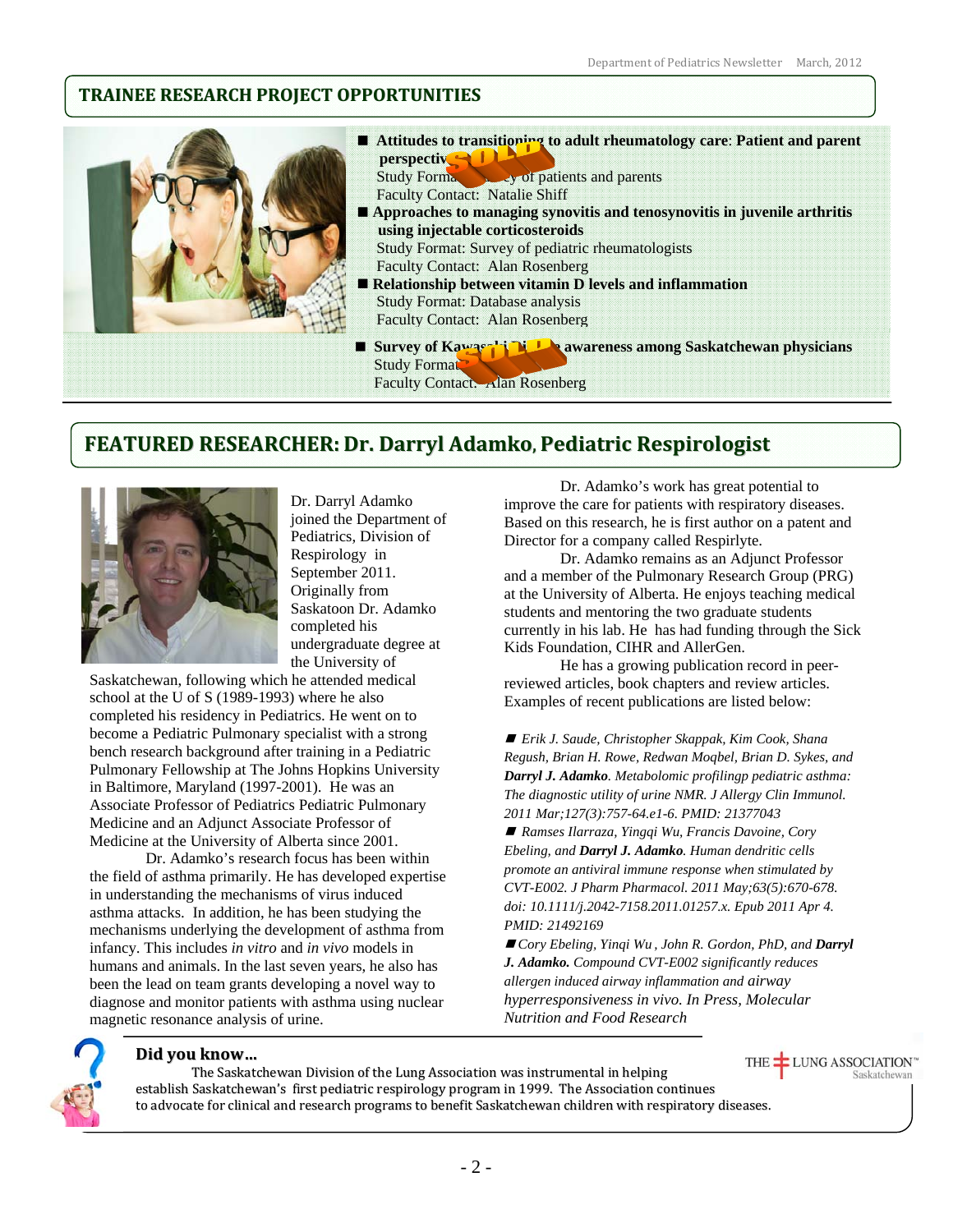## **RECENT PUBLICATIONS FROM MEMBERS OF THE DEPARTMENT OF PEDIATRICS**

### **Dr. Kirsta Baerg** *et al.*

**Baerg K,** Lake D, Paslawski T: **Survey of interprofessional collaboration learning needs and training interest in health professionals, teachers, and students: An exploratory study**. Journal of Research in Interprofessional Practice and Education. 2012 2.2:187-204

Interprofessional collaboration is emerging as an important and effective model for care and research. In this article Dr. Baerg and her co-authors highlight the importance of considering training in interprofessional collaboration. The authors surveyed 486 health care and educational professionals to gauge their experiences and satisfaction with interprofessional collaboration. With the information gathered the authors concluded that "Training should provide knowledge about [interprofessional collaboration] models and research, leadership styles, team stages, and conflict management while also ensuring that it applies to the workplace or practicum placement."

### **Dr. Karen Leis** *et al.*

**Leis KS**, McNally JD, Montgomery MR, Sankaran K, Karunanayake C, Rosenberg AM: **Vitamin D intake in young children with acute lower respiratory infection**. Translational Pediatrics (In press).

Dr. Leis and her collaborators prospectively evaluated vitamin D status in children with acute lower respiratory infection (ALRI). When controlling for age, ethnicity, socio-economic status, northern residence, breastfeeding, immunizations and smoking contact, children with a vitamin D intake of less than 80 IU/kg/d were greater than four times more likely to have acute lower respiratory infections when compared to children with a vitamin D intake exceeding 80 IU/kg/day. A higher vitamin D intake than currently recommended might be needed to offer protection against diseases such as ALRI. Increased vitamin D supplementation could have important public health consequences, as bronchiolitis and pneumonia are the most common reasons for hospitalization in young children.

## PROGRESS FROM THE PAST:

## Highlighting landmark contributions from Saskatchewan's pediatric research pioneers



 **DR. JOHN W. GERRARD**

In 1953, the University of Saskatchewan's College of Medicine recruited **Dr. John Watson Gerrard** as the first Head of Pediatrics. Dr. Gerrard served as Department head until 1971. He retired from the Department of Pediatrics in 1983. Dr. Gerrard was recognized as an astute, dedicated and respected pediatrician and mentor.

Dr. Gerrard, the son of a missionary physician, was born in Kasenga, Rhodesia in 1916. He graduated from Oxford University in 1941. Then, after serving in the British Army, he studied pediatrics and did his doctoral research at Oxford. Subsequently, he studied pediatric endocrinology at Johns Hopkins School of Medicine.

Dr. Gerrard was an innovative, precise, enthusiastic and thoughtful researcher. Almost 60 years ago Dr. Gerrard, together with Horst Bickel and Evelyn Hickmans, discovered the first effective treatment for phenylketonuria (PKU). Prior to their discovery PKU, a genetic disease, was associated with severe brain damage as a consequence of the toxic effects of high phenylalanine levels. The team discovered that a diet low



John Gerrard (left), Evelyn Hickmans and Horst Bickel taken at the time they received the John Scott Medal in 1962 for their discovery of a treatment for PKU. (Photo courtesy of Dr. Jon Gerrard, son of J.W. Gerrard).

in phenylalanine prevented the neurologic damage. The first patient to be treated had severe neurologic abnormalities which improved dramatically on the diet. When phenylalanine was re-introduced to the diet, the neurologic signs recurred until the child again improved when the diet was re-introduced. For their work in developing treatment for children with PKU, Gerrard, Bickel and Hickmans received the prestigious John Scott medal from the American Philosophical Society in 1962.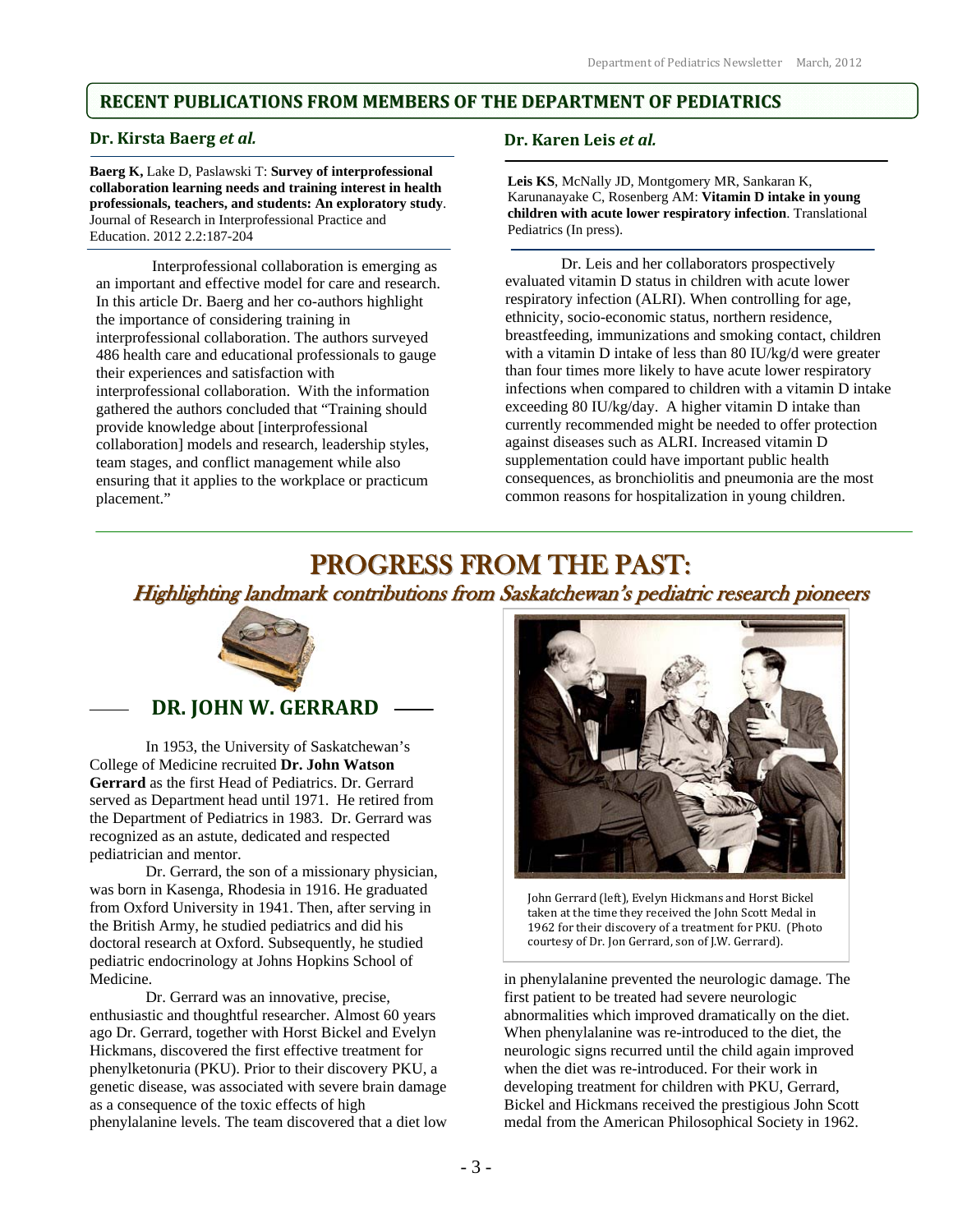# **OUR PARTNERS**

### Ĩ **KAYE FAMILY CONTINUES GENEROUS SUPPORT OF PEDIATRIC RESEARCH**



**The Ludwig, Olga and Constance Kaye Research Fund** has made generous contribution to the Children's Health Research Trust Fund (CHRTF) to support research

that focuses particularly on understanding and preventing the effects on children of infectious diseases during mothers' pregnancies. The Fund is named in honour of the late Ludwig Kaye, Olga Kaye and their late daughter Constance. Mrs. Kaye was honoured recently by the University of Saskatchewan for her generous support of University of Saskatchewan programs including her contributions in support of pediatric research.

For further information about the CHRTF please go to: http://www.medicine.usask.ca/pediatrics/research/CHRTF/



Mrs. Olga Kaye (centre) at a tea in her honour hosted by the University of Saskatchewan. She is pictured with Department of Pediatric researchers Dr. Eddy Risseeuw, Research Scientist; Dr. Alan Rosenberg; and Dr. Susan Tupper and Dr. Tracy Wilson‐Gerwing, Post‐doctoral Fellows.



**…about ongoing studies still recruiting subjects**



**Dr. Susanna Martin, Department of Pediatrics, is seeking subjects for a study relating to childhood obesity. Assistance with recruitment would be appreciated. Details are available in the Pediatric Outpatient Department or from Dr. Martin.** 



Drs. Abid Lodhi and Alan Rosenberg are investigating the potential for the protein HMGB1 to serve as an early prognostic indicator in children with sepsis. Please contact Dr. Lodhi or Joan Dietz, R.N. (966‐2485) for further information.

## **The Clinician Investigator Program College of Medicine, University of Saskatchewan**



The Clinician Investigator Program (CIP), which is administered by the College of Medicine, University of Saskatchewan, is available to residents enrolled in residency programs accredited by the Royal College and who have interest and potential for a career as a clinician investigator. It is expected that each CIP trainee will develop skills and scholarly attitudes required to perform high quality health research. Two CIP training streams are offered:

## **Graduate Stream**

In the **Graduate Stream**, applicants enrol in graduate (M.Sc. or Ph.D.) programs at the University of Saskatchewan and must meet all requirements of the College of Graduate Studies and Research. CIP trainees in the Graduate Stream must fulfill all course and thesis requirements of their graduate degree program. These trainees will also be required to complete a web-based training curriculum offered by the Canadian Child Health Clinician Scientist Program (CCHCSP).

### **Postdoctoral Stream**

The **Postdoctoral Stream** is designed for residents who already hold a PhD and are interested in undertaking a structured research program. The program of research training may be individualized but must be similar in content and rigor to a graduate school degree program. For Postdoctoral Stream trainees, completion of the research component means successfully attaining the specified research goals and objectives to the satisfaction of resident's Research Program Advisory Committee and completion of a web-based CCHCSP training curriculum.

For more information about the CIP program: http://www.medicine.usask.ca/research/clinical-programs/clinical-program-files/CIP-2011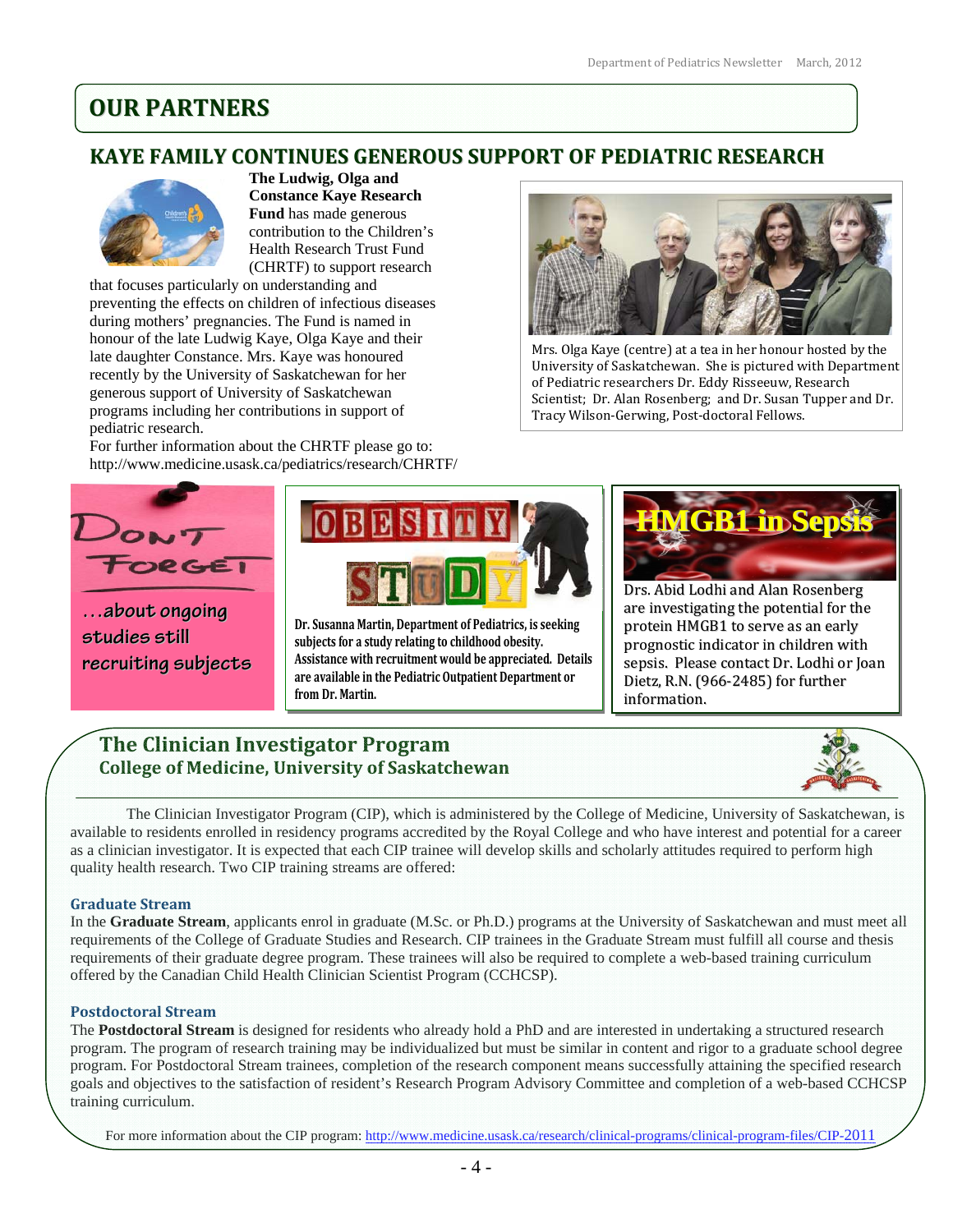## **COMING EVENTS**



**TRAINEE RESEARCH DAY**

## **April 12th, 2012 11:00 a.m.–2:00 p.m. East Lecture Theatre (Room G763) Royal University Hospital**

The Department of Pediatrics will host a Child Health Trainee Research Day on **April 12, 2012**. The event provides an opportunity for trainees from the University of Saskatchewan who are engaged in child health related research to present their research project in an oral format. Participants may present completed research work, projects currently being conducted but not yet completed, or conceptual ideas for planned research. The event is open to:

Residents: Residents engaged in child health related research are encouraged to take this opportunity to present their research work.

 **Fellows:** Trainees pursing graduate studies (Master's, Doctoral or Post-doctoral) engaged in child health related research are encouraged to take this opportunity to present their research work. Trainees from any discipline and from any University of Saskatchewan College are invited to participate.

 **Undergraduate Students:** Undergraduate students who have engaged in research projects relating to child health are encouraged to participate in this symposium.

**For further information about the Trainee Research Day or to obtain a Registration and Abstract Submission Form please contact pediatric.research@usask.ca or visit http://www.medicine.usask.ca/pediatrics/research/**





**Based on presentations at the Trainee Research Day two trainees may be selected to represent the University of Saskatchewan at THE 24th ANNUAL NATIONAL PEDIATRIC RESIDENT AND FELLOW RESEARCH COMPETITION Winnipeg, Manitoba May 17, 2012**



*Mentoring Seminars May 10th , 2012 9:00 a.m. – 4:00 p.m. Sasktel Theatre, RUH*



*Successful grant applications in the current CIHR environment* **Ross T. A. MacGillivray, Ph.D.**



*Changes to the CIHR application process ‐ the Importance of the CV and publication planning* **Roger A. Pierson, PhD**



*Patient Oriented Research* **Thomas W. Wilson, MD**

**If you plan to attend the Mentoring Seminar please RSVP your attendance by May 1, 2012 to Stacey Clark by phone 966-1676 or e-mail: medicine.mentorship@usask.ca (***photographs reprinted with permission )* 

## **Patient Narratives April 20th, 2012, 1:00pm to 2:30pm Health Sciences Building, Room B450**

**This program provides an opportunity to hear from patients and families about their experiences as well as to discuss how health care professionals can practice in a patient and familycentered way. For more information visit:** 

**https://wiki.usask.ca/display/umecc/Patient+Narrativ es+Student+Page+2011+to+2012 or contact Marcel D'eon at: marcel.deon@usask.ca**



**PAWS BULLETIN BOARD, ONCAMPUS NEWS AND THIS WEEK IN PEDIATRICS ARE SOURCES OF EVENT INFORMATION:** The **Bulletin Board** feature on **PAWS**, **On-Campus News** and **This Week in Pediatrics** are sources for keeping informed about coming child health related research events, lectures and visitors. The Research Newsletter will also provide information about events of interest to child health researchers. Please submit any notices of forthcoming events to: **pediatric.research@usask.ca**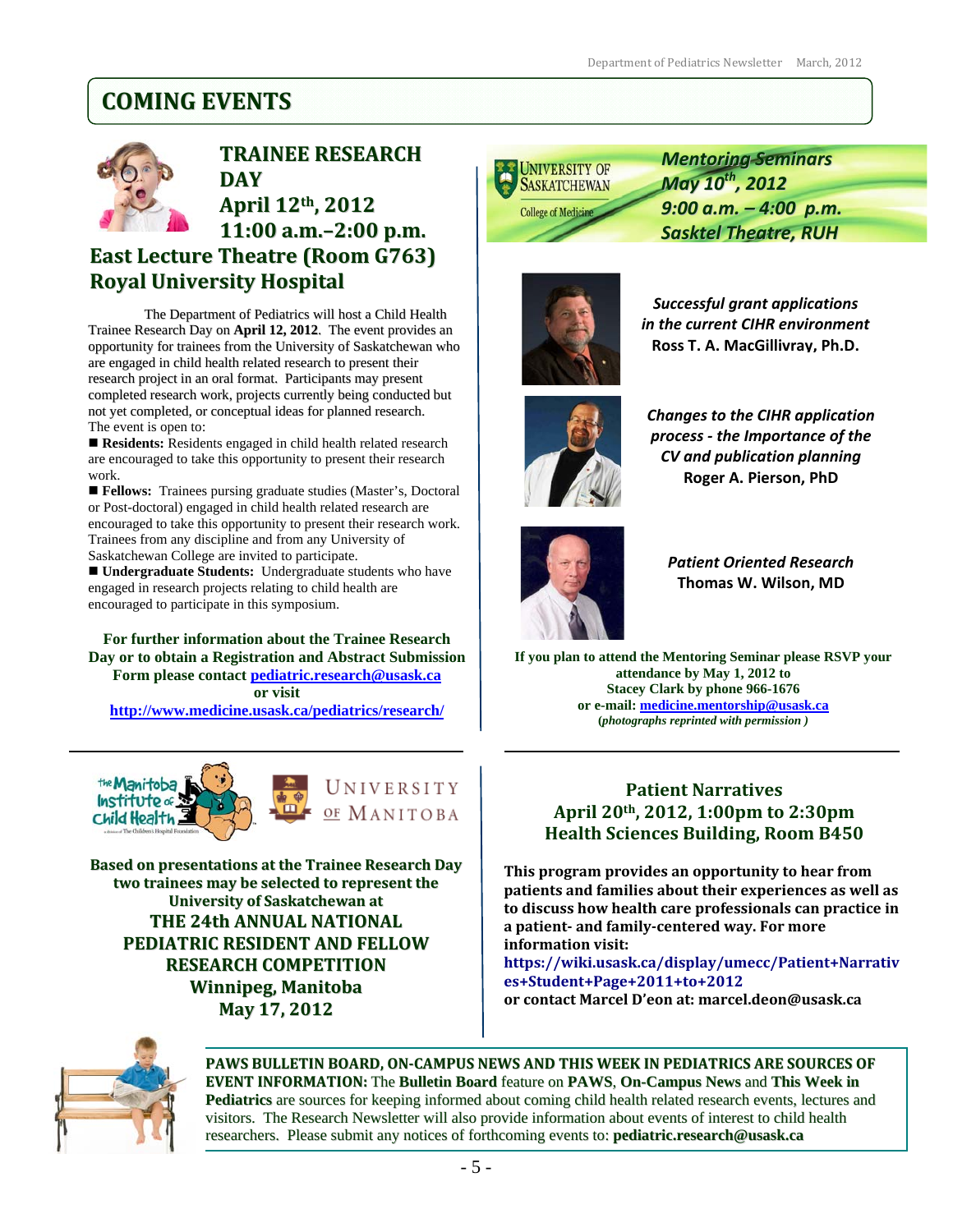## **THINKING OUTSIDE THE BOX: PROMOTING TRANSDISCIPLINARY RESEARCH**



j

The Department of Pediatrics is committed to promoting multidisciplinary research collaborations and transdisciplinary research programs. In future issues of the Newsletter child health related research activities from other departments and colleges at

the University of Saskatchewan will be featured and the University of Saskatchewan's participation in national and international research will be highlighted.

Currently, Department of Pediatric researchers collaborate with ten different colleges and agencies and work with collaborators from 22 different University of Saskatchewan academic departments.

### **New Approach to Procedural Pain Management Reported**

Baxter AL, Cohen LL, McElvery HL von Baeyer CL: An integration of vibration and cold relieves venipuncture pain in a pediatric emergency department. 2011. Pediatr Emerg Care 27:1151-6

Dr. Carl von Baeyer, Professor Emeritus, University of Saskatchewan and Associate Member of the Department of Pediatrics collaborated with investigators in Atlanta Georgia to study the beneficial affects of integrating vibration and cold stimulation to reduce venipuncture pain in the pediatric emergency setting. The investigators concluded that cold and vibration applied together prior to venipuncture was more effective at reducing pain than standard care (predominantly vapocoolant spray) and did not compromise procedural success. The authors used a newly invented device for applying the integrated vibration and cold stimulation.

### **High Levels of Endotoxins in Homes of Children with Asthma Living in Rural Regions**

Lawson JA, Dosman JA, Rennie DC, Beach J, Newman SC, Sensilselvan A: The association between endotoxin and lung function among children and adolescents living in a rural area. 2011 Can Respir J 18:e89-94

Dr. Josh Lawson and his colleagues at the Centre for Health and Safety in Agriculture, University of Saskatchewan studied associations of endotoxin levels in the homes of children with asthma or wheeze who live in a rural setting. The investigators found that high levels of endotoxin were present in homes of children with asthma or wheeze and may be associated with reduced lung function especially in association with tobacco exposure and in girls.



Drs. Natalie Shiff and Alan Rosenberg, Department of Pediatrics, Dr. Adam Baxter-Jones, College of Kinesiology, and Dr. Chandima Karunanayake, Department of Medicine are collaborators in a Canadian, multi-disciplinary research program that will study the effects of exercise and physical activity on outcomes of childhood arthritis. The program, titled Linking Exercise Activity and Pathophysiology in Juvenile Idiopathic Arthritis: The LEAP Study, is funded by the Canadian Institutes of Health Research.

Further information about LEAP can be found at: http://www.leapjia.com/

## **Beyond Our Borders**

Members of the Department of Pediatrics are active participants in national and international pediatric research consortia including, as examples, the following:



Canadian Alliance of Pediatric Rheumatology Investigators (CAPRI; pictured above)

Maternal Infant Child Youth Research Network (MICYRN) http://www.micyrn.ca/

Canadian Neonatal Network (CNN) http://www.canadianneonatalnetwork.org/portal/

The Children's Oncology Group (COG) http://www.childrensoncologygroup.org/

Paediatric Investigators Collaborative Network on Infections in Canada (PICNIC)

Understanding Childhood Arthritis Network (UCAN) http://ucanetwork.com/



Please keep us informed. If you have published or presented your research recently please let us know so the work can be reported in a future issue of The Newsletter.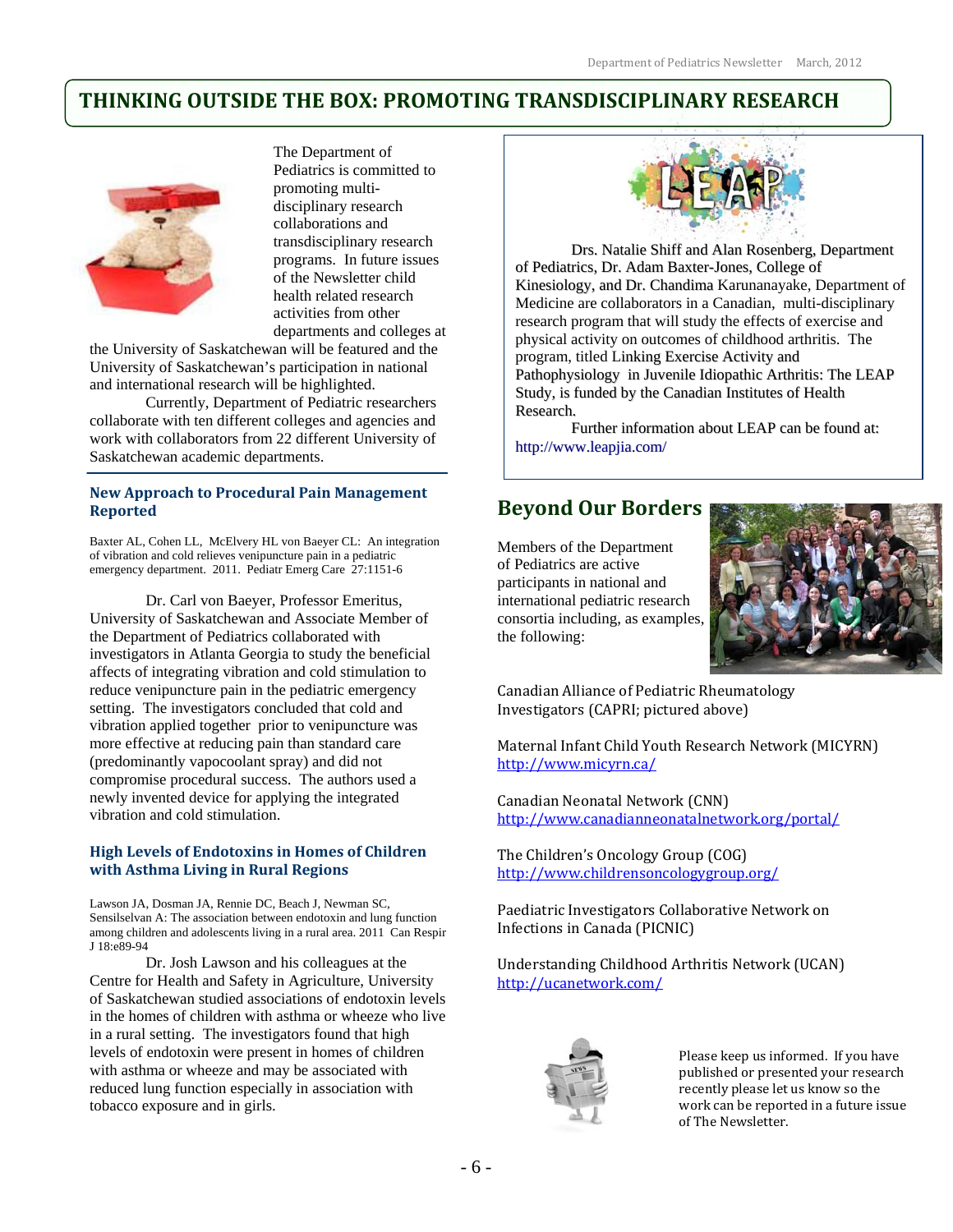The University of Saskatchewan's Colleges of

**Symposium Highlights Approaches to Knowledge Translation for Researchers**

Medicine, Nursing and Veterinary Medicine and the Saskatchewan Health Research Foundation sponsored a

> **Scientist Knowledge Translation Training**

knowledge translation at The Hospital for Sick Children, Toronto and Dr. Donna Lockett, knowledge translation consultant. SKTT was designed for researchers in health, education and social sciences who have an



The University of Saskatchewan is one of five training centres in Pain in Child Health (PICH), a transdisciplinary strategic training initiative in health research funded by the Canadian Institutes of Health Research (2002-2015).

The goal of PICH is to develop a community of scholars in pediatric pain. It offers stipends, an annual research training institute, monthly international lab meetings via web conference, trainee visits to other research centres, and an international speaker series.

With funds from a private foundation, PICH includes trainees from 14 countries around the world. PICH trainees come from many different disciplines including pediatrics. Trainees have published more than 1,000 articles and abstracts to date with their mentors and associates. At the University of Saskatchewan the PICH co-principal investigator is Carl von Baeyer, PhD, Professor Emeritus of Psychology and Associate Member in Pediatrics. Collaborating faculty are Alan Rosenberg, MD, Professor of Pediatrics, and Tammy Marche, PhD, Associate Professor of Psychology, St Thomas More College. (See the previous issue of this newsletter for information about recent awards of Saskatoon PICH trainees Dr. Tracy Wilson-Gerwing and Dr. Susan Tupper.)

More information about PICH can be obtained via www.paininchildhealth.dal.ca or carl.vonbaeyer@usask.ca .



 *- Article contributed by Dr. Carl von Baeyer* 

*"When burned on a CD, the human genome is smaller than Microsoft Office." - Steve Jurvetson* 

*"…sometimes you need to be imaginative about what kinds of research you do, compromise and be driven by the questions that need answering, rather than the tools available to you." - Ben Goldacre* 

#### and disseminating their research results and knowledge

beyond the academic community. The workshop, which was attended by approximately 40 University of Saskatchewan researchers, introduced the principles of

interest in sharing



Scientist Knowledge Translation Training (SKTT) Workshop. The two-day workshop was conducted by Dr. Melanie Barwick, Scientific Director of

Drs. Melanie Barwick (left) and Donna Lockett, co‐developers of the SKTT program

effective knowledge translation using powerful examples of successful knowledge translation. Strategies for forging effective relationships with the traditional media were presented and approaches to capitalizing on social media to help translate research into action were discussed. Drs. Barwick and Lockett have created a Knowledge Translation Planning Template that can aid researchers in planning the format and implementation of their researcher knowledge translation programming.

Information about SKTT can be found at: http://www.sickkids.ca/Learning/AbouttheInstitute/Programs/Knowled ge-Translation/Scientist-Knowledge-Translation-Training-Workshop/Scientist-Knowledge-Tranlation-Training-Workshop.html

## **INTERNAL GRANT REVIEW PROCESS**

The University of Saskatchewan has instituted an internal grant review process which is a requirement for certain funding competitions. Applications requiring an internal review are CIHR Operating Grants, Social Sciences and Humanities Research Council Standard Grants, CIHR grants which are eligible for Regional Partnership Program funding, Saskatchewan Health Research Foundation New Investigator Awards and applications to the Canadian Foundation for Innovation. The Internal review process requires that one or two faculty, from the either the University of Saskatchewan or from within Saskatchewan, review the grant. The Department of Pediatrics Research Office can assist with organizing internal reviews even for applications for which an internal review is not mandatory.